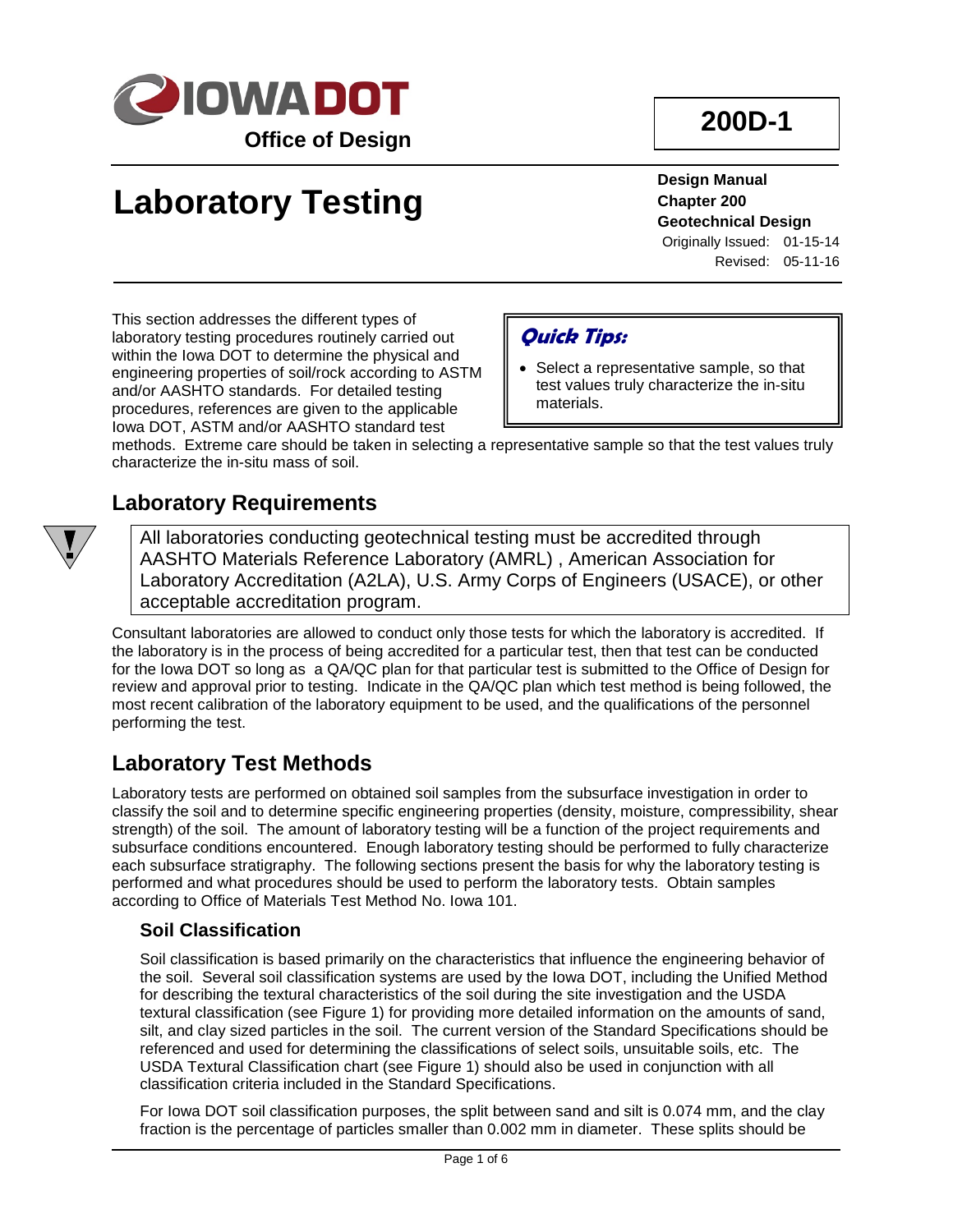carried forward into all classifications. A prefix, "gravelly", is to precede the grain size classification if more than 10% is gravel. Particle size analysis provides detailed information on the amounts of sand, silt, and clay in the soil. Atterberg Limits tests provide indications of the soil's physio-chemical characteristics such as plasticity, shrinkage, and swell potential.

The Standard Specifications state that the Group Index of soils is based on AASHTO M-145-91, and that unsuitable soils are those with a Group Index of (30) or more. Note that this is a change from the 1992 Standard Specifications, which used M-145-49 and a Group Index of (19) or (20) for defining unsuitables. Defining unsuitable soils as those with "GI = 30 or more" as per AASHTO M-145-91 and the Standard Specifications has not been found to be universally appropriate. Revision or modification of the "GI = 30 or more" criteria for unsuitable soils has been found to be necessary with some soils in certain parts of Iowa (and especially with the loess and claypan soils in southeast Iowa), with revisions or modifications either above (30) and below (30) being necessary and being implemented on certain projects.

The geotechnical designer should evaluate the applicability of the "GI = 30 or more" criteria for unsuitable soils on each project based on an over-view of the project as a whole, on any relationships to geologic types of soil (claypan, loess, gumbo, topsoil, etc.), on their experience with differing soils, on the geographical location of the project in Iowa, and on any other identifiable and applicable criteria. The designer should solicit concurrence with this evaluation via peer review and supervisory review, and should document in the project files what Group Index criteria is being used to define unsuitable soils on each project. No variation from the "GI = 30 or above" criteria should be made or incorporated into the final design prior to concurrence and documentation.

AASHTO classifications (M145) are determined from laboratory tests for each of the soil samples. The following laboratory test methods are used by the Soils Design Section to aid in determining soil classification:

- Particle Size Analysis of Soils (Office of Materials Test Method No. Iowa 108, AASHTO T88, ASTM D422).
- Atterberg Limits of Soils and Aggregate (Office of Materials Test Method No. Iowa 109, AASHTO T-89 and 90, ASTM D4318).





#### **In Situ or Remolded Soil Characteristics (Soil Density, Moisture, etc.)**

The density and moisture characteristics of a soil are the most important engineering properties. These characteristics are related to the soil strength, compressibility, permeability, etc., since as the soil becomes more dense, the soil generally becomes stronger, less compressible, and less permeable. In addition, organics within the soil affects the suitability of the soil for road construction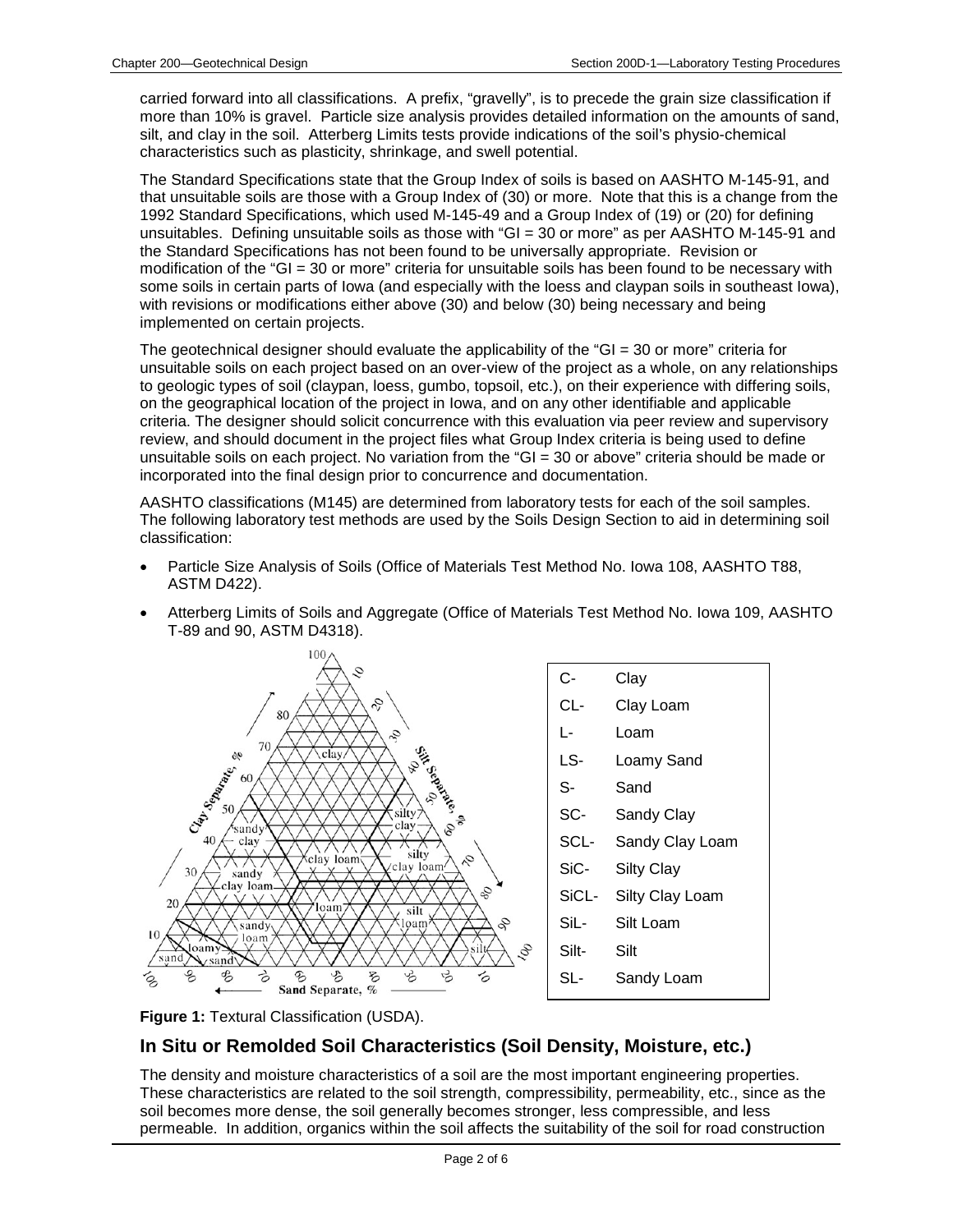purposes due to organic matter being generally spongy (highly compressible), unstable, and chemically reactive. The comparison of in-place density and remolded density provides information on the potential amount of shrinkage/bulking that may occur from borrow excavation to embankment placement. The following laboratory test procedures are used in determining soil density, moisture, and organic content:

- Laboratory Determination of Water (Moisture) Content of Soil and Rock by Mass (AASHTO T265, ASTM D2216).
- Laboratory Determination of Density (Unit Weight) of Soil Specimens (Office of Materials Test Method No. Iowa 102, ASTM D7263).
- Inorganic and Organic Carbon Content (Office of Materials Test Method No. Iowa 111, AASHTO T194 or T267).
- Standard Proctor, Moisture-Density Relations of Soil (Office of Materials Test Method No. Iowa 103, AASHTO T99, ASTM D698).
- Modified Proctor, Moisture-Density Relations of Soil (Office of Materials Test Method No. Iowa 104, AASHTO T180, ASTM D1557).
- Determining Minimum and Maximum Index Densities of Cohesionless Soils, (Office of Materials Test Method No. Iowa 313, ASTM D 4254, ASTM D 4253).

#### **Compressibility**

Consolidation of Undisturbed Soils (Office of Materials Test Method No. Iowa 105, AASHTO T216, ASTM D2435) is used in determination of consolidation parameters. The compressibility of soil will affect the amount of settlement that will occur below embankments or structures. Thus, a onedimensional consolidation test is performed to determine the rate and magnitude of consolidation of undisturbed soils under load. This test measures the strain under a series of axial loads. The results of the test are used to compute the rate and quantity of settlement in undisturbed foundation soils under imposed loads.

#### **Soil Strength Characteristics**

The strength of soil is a function of density, moisture, stress history, and drainage condition (undrained vs. drained). Undrained (total stress) condition occurs when the underlying saturated soil is loaded rapidly (embankment construction/foundation loading) and there is insufficient time for the induced pore-water pressure to dissipate and consolidation to occur (drainage does not occur). The second case, drained condition, occurs when the load is applied slowly (no excess pore water pressure is generated) or the soils are in an equilibrium state (long term condition). Several laboratory test methods obtain data that can be used to determine the undrained strength properties and stress-strain relationships for cohesive soils. Lambe (1969) provides detailed information on drained (effective stress) and undrained (total stress) strength determination.

Unconfined Compressive Strength (UCS) Test (AASHTO T208 and ASTM D2166): This is the most conservative of these laboratory methods. It determines the strength of the soil with no lateral confining pressure and is not representative of the in-situ stress conditions.

Unconsolidated-Undrained (UU) Triaxial Compression Test (AASHTO T296 and ASTM D2850): This test includes the influence of the confining lateral stress; however, drainage is not allowed and no pore pressure measurements are obtained during the test. Specimens are tested at lateral (confining) pressures representative of the in-situ levels.

If the test specimens are 100% saturated, consolidation cannot occur when the confining pressure is applied nor during the shear portion of the test since drainage is not permitted. Therefore, if several specimens of the same material are tested at approximately the same water content and void ratio (100% saturation) they will have approximately the same undrained shear strength. The Mohr failure envelope will usually be a horizontal straight line over the entire range of confining stresses, Figure 2a. If the test specimens are partially saturated or compacted specimens, where the degree of saturation is less than 100%, consolidation may occur when the confining pressure is applied and during shear even though drainage is not permitted. Therefore, if several partially saturated specimens of the same material are tested at different confining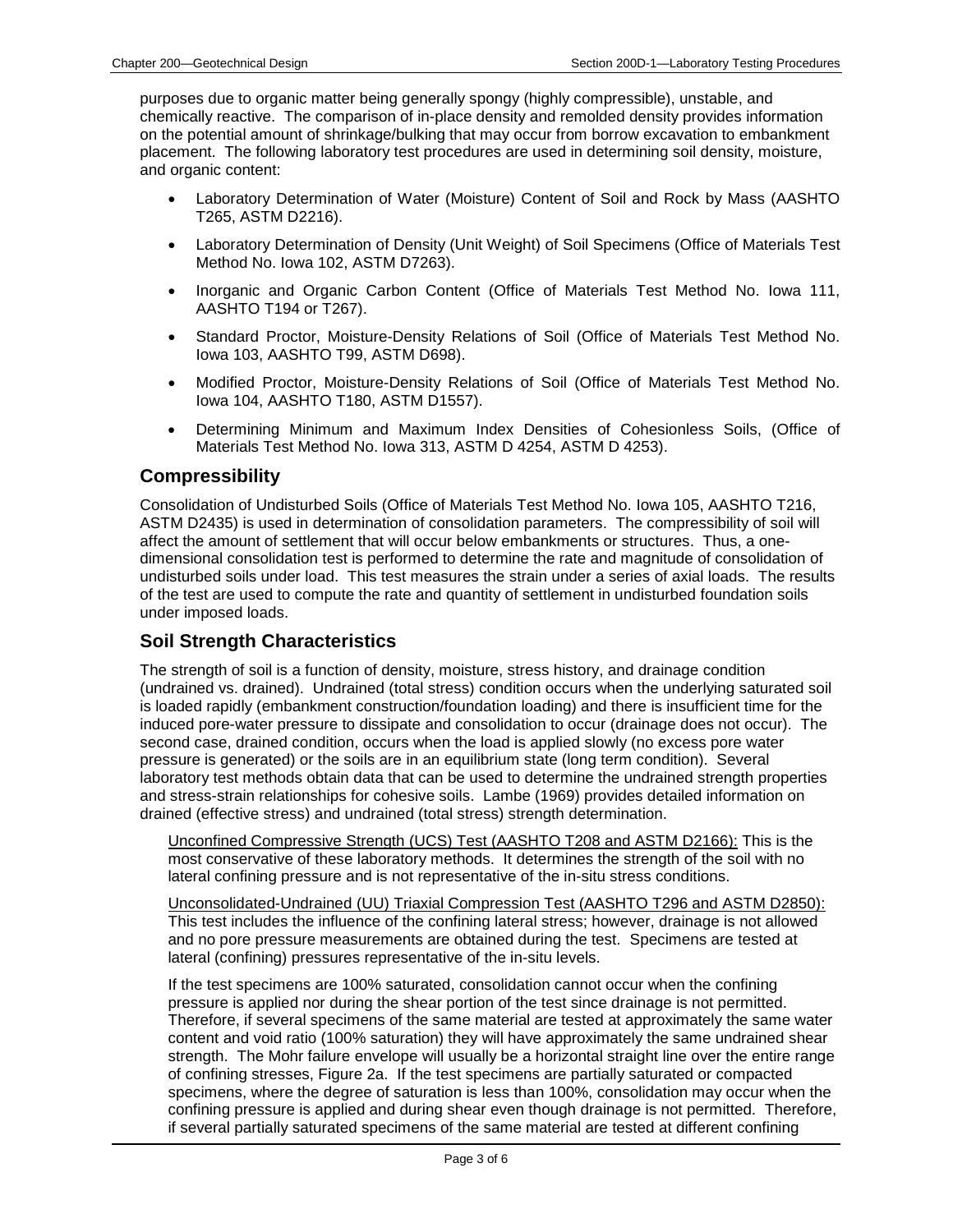stresses (Figure 2b), they will not have the same undrained shear strength. The Mohr failure envelope will be curved for unconsolidated undrained triaxial tests on partially saturated soils.



**Figure 2:** Mohr failure envelopes for UU tests: (a) 100% saturated, (b) partially saturated (from Holtz and Kovacs, 1981).

Consolidated-Undrained (CU) Triaxial Compression Test on Cohesive Soils (Office of Materials Test Method No. Iowa 107, AASHTO T297, or ASTM D4767): Drained and undrained strength parameters can be determined using data obtained from a consolidated-undrained triaxial compression test with pore pressure measurements. Since the pore pressures are measured during shearing in the CU test, both the total and effective stress strength parameters can be determined from the data. Also, in the CU test the shape of the stress and pore pressure versus strain curves will give an indication to if the soil is normally consolidated or overconsolidated (Figure 3).





Direct Shear Test (DS) of Soils Under Consolidated Drained Conditions (AASHTO T236, ASTM D3080): This test method determines the consolidated drained (CD) shear strength of a soil specimen under direct shear boundary conditions. The direct shear test should be run with a shearing rate slow enough to ensure drained conditions in the specimen. The specimen is deformed at a single shear plane as determined by the test apparatus configuration. Test results may be affected by the presence of coarse-grained soil or rock particles. The test conditions, including normal stress and moisture environment, should be selected by the engineer to represent the field conditions being investigated.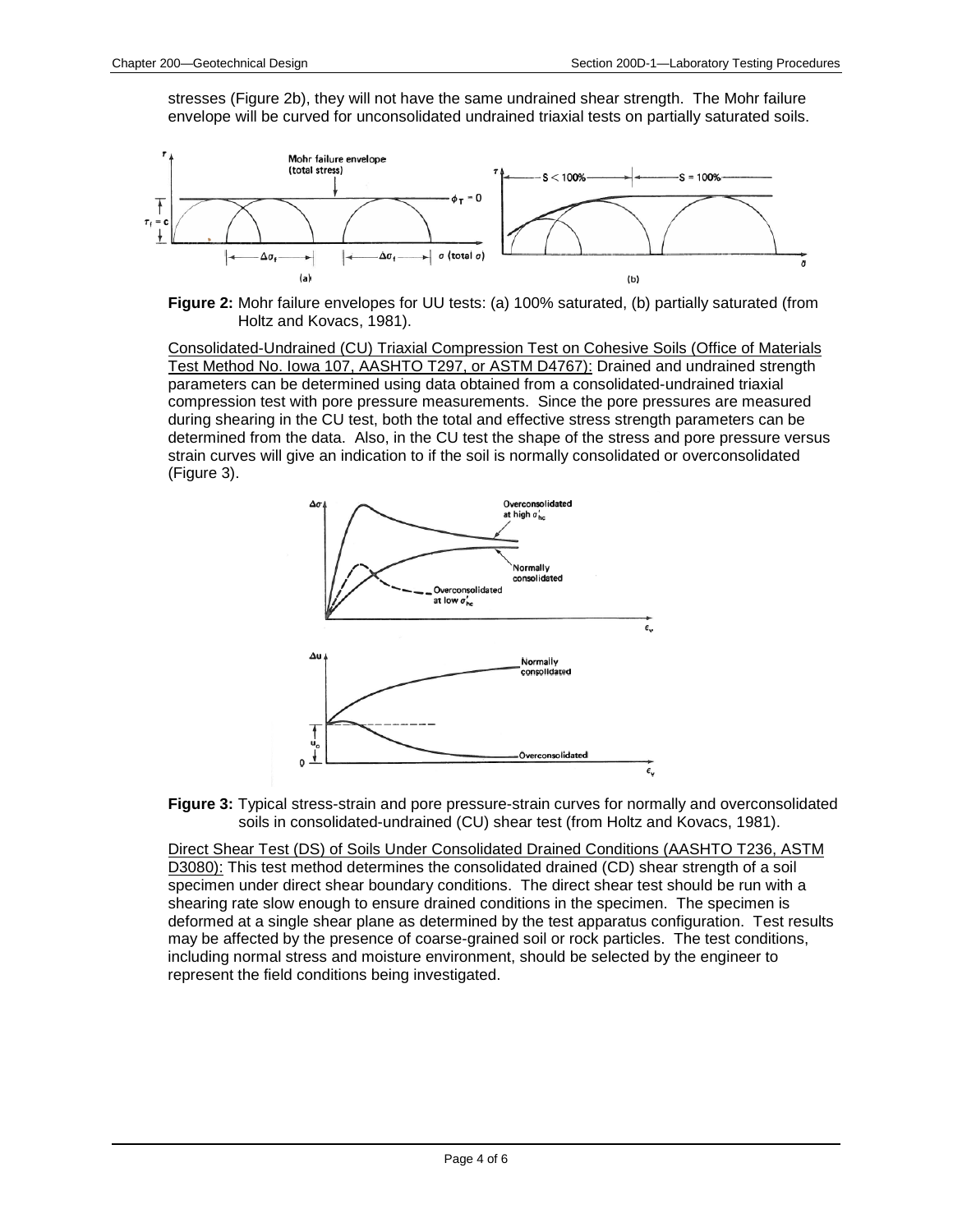#### **Rock Strength Characteristics**

Uniaxial Compressive Strength of Intact Rock Core Specimens (ASTM D7012, Method C or D) is used to determine compressive strength and deformation properties of rock. The uniaxial compressive strength of rock is used in many design formulas and is sometimes used as an index property to select the appropriate excavation technique. In general, uniaxial compressive strength of rock is determined using ASTM D7012, Method C. If deformation properties of the rock are required for design, Method D should be used to determine the elastic stress and deformation constants. Deformation and strength properties of rock cores measured in the laboratory usually do not accurately reflect large-scale in situ properties because the latter are strongly influenced by joints, faults, and other factors. Therefore, laboratory values for intact specimens must be used with proper judgment in engineering applications.

## **Other Laboratory Tests**

For tests where there is not an established ASTM, AASHTO or Iowa DOT standard, the laboratory may use a testing method established by another Federal or State agency. The use of other agency standards requires written approval by the Office of Design prior to conducting the test. The laboratory requesting the use of another agency standard must prove proficiency in the standard and submit a QA/QC plan for the test method.

### **Laboratory Testing Procedures Reference Documents**

Laboratory testing procedures are conducted by the following Iowa DOT, ASTM or AASHTO test methods:

- 1. AASHTO T88: Standard Test Method for Particle-Size Analysis of Soils.
- 2. AASHTO T 89: Standard Method of Test for Determining the Liquid Limit of Soils.
- 3. AASHTO T 90: Determining the Plastic Limit and Plasticity of Index of Soils.
- 4. AASHTO T 99: Standard Method of Test for Moisture-Density Relations of Soils.
- 5. AASHTO M145: Standard Specification for Classification of Soils and Soil-Aggregate Mixtures for Highway Construction Purposes.
- 6. AASHTO T180: Modified Method of Test for Moisture-Density Relations of Soils.
- 7. AASHTO T 194: Determination of Organic Matter in Soils by Wet Combustion.
- 8. AASHTO T208: Standard Method of Test for Unconfined Compressive Strength of Cohesive Soil.
- 9. AASHTO T 216: Standard Method of Test for One-Dimensional Consolidation Properties of Soils.
- 10. AASHTO T 236: Standard Method of Test for Bulk Density ("Unit Weight") and Voids in Aggregate.
- 11. AASHTO T 265: Laboratory Determination of Moisture Content of Soils.
- 12. AASHTO Test Method T267: Determination of Organic Content in Soils by Loss on Ignition.
- 13. AASHTO T296: Standard Method of Test for Unconsolidated Undrained Compressive Strength of Cohesive Soils in Triaxial Compression.
- 14. AASHTO T297: Standard Method of Test for Consolidated, Undrained Triaxial Compression Test on Cohesive Soils.
- 15. ASTM D422 Standard Test Method for Particle-Size Analysis of Soils.
- 16. ASTM D698: Standard Test Methods for Laboratory Compaction.
- 17. ASTM D1557 Standard Test Methods for Laboratory Compaction Characteristics of Soil Using Modified Effort.
- 18. ASTM D2166, Standard Test Method for Unconfined Compressive Strength of Cohesive Soil.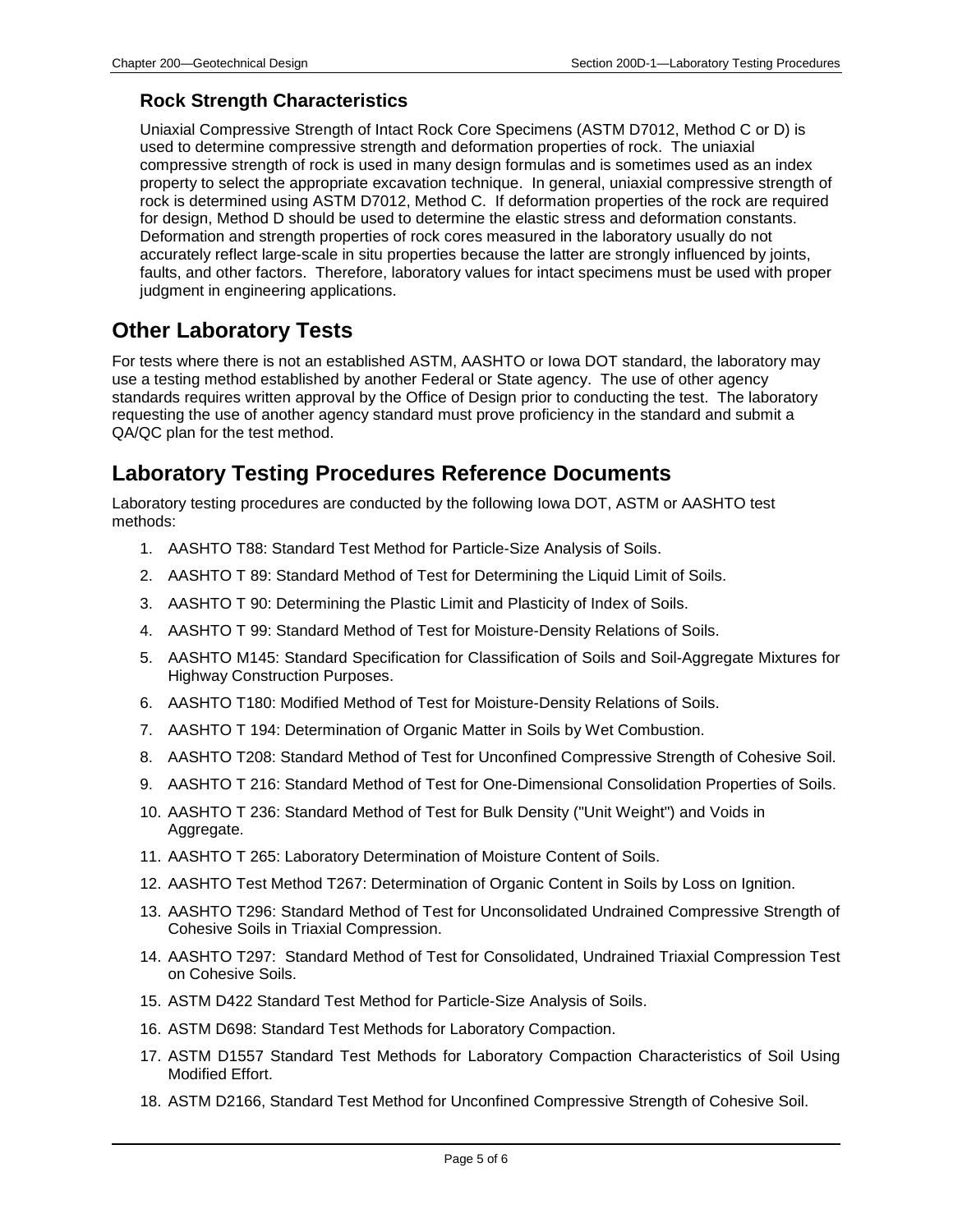- 19. ASTM D2850: Standard Test Method for Unconsolidated Undrained Triaxial Compression Test on Cohesive Soils.
- 20. ASTM D3080: Standard Test Method for Direct Shear Test of Soils Under Consolidated Drained Conditions.
- 21. ASTM D4318: Standard Test Methods for Liquid Limit, Plastic Limit, and Plasticity Index of Soils.
- 22. ASTM: D4767: Standard Test Methods for Consolidated, Undrained Triaxial Compression Test on Cohesive Soils.
- 23. ASTM Test Method D7012: Unconfined Compression Strength of Intact Rock Cores.
- 24. Iowa Test Method 101:, Method of Test for Obtaining Samples from Disturbed Soils.
- 25. Iowa Test Method 102 (ASTM D7263 Method B): Method of Test for Density of Undisturbed Soil Cores by Displacement.
- 26. Iowa Test Method 103: Method of Test for Moisture-Density Relation of Soils (Standard Proctor),
- 27. Iowa Test Method 104: Method of Test for Moisture-Density Relation of Soils (Modified Proctor),
- 28. Iowa Test Method 105: Method of Test for Consolidation of Undisturbed Soils.
- 29. Iowa Test Method 107: Method of Test for Triaxial Compression of Undisturbed Soils.
- 30. Iowa Test Method 108: Method of Test for Determining Fine Particle Size Analysis of Soils.
- 31. Iowa Test Method 109: Method of Test for Determining the Atterberg Limits of Soils and Aggregates.
- 32. Iowa Test Method 111: Method of Test for Determining Total, Inorganic, and Organic Carbon in Soils.
- 33. Iowa Test Method 313: Determining Minimum and Maximum Index Densities of Cohesionless Soils.

#### **Other References**

- 1. Holtz R. and Kovacs, W. D., 1981. An Introduction to Geotechnical Engineering, Prentice-Hall, Inc. Englewood Cliffs, NJ.
- 2. Lambe, T. W. and Whitman, R. V., 1969. Soil Mechanics, John Wiley & Sons, New York.